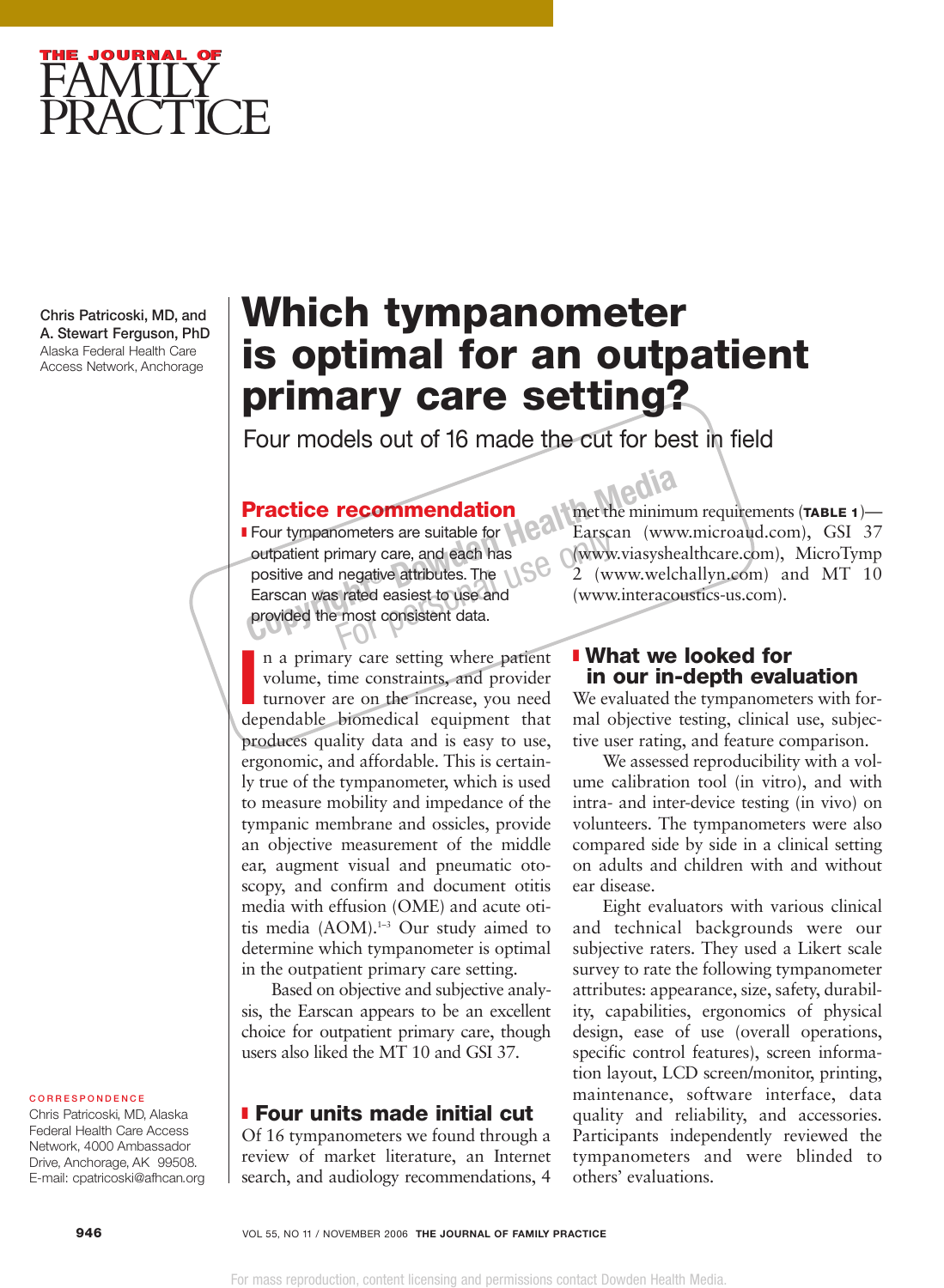We prioritized categories as high, medium, or low importance. Finally, important features of each unit were identified and verified.

# ❚ **Our rankings**

#### **Earscan comes out on top**

Formal testing, clinical use, and feature comparison suggest the Earscan is the tympanometer best suited for primary care (see "**How the units compared,"** page 948).

The Earscan delivered high-quality data with excellent results in reproducibility testing for volume, pressure, and compliance. It proved reliable in the clinical setting with positive comments from participants.

**Ergonomics.** The Earscan was rated the easiest to use and the simplest to obtain a probe tip-ear seal. The Earscan has a small cylindrical probe affixed to a pressure/sound tube that attaches to the control unit. Anecdotally, these kinds of box-and-tube tympanometers provide the best seal and true readings. The probe is small, lightweight, and well suited for the clinician's hand and patient's ear so the tip-ear seal is easily viewed during the procedure. The tips are malleable, beveled, and tapered to provide an excellent fit in the ear canal.

The control unit is a reasonable size with finger-sized buttons and a viewable screen. It is simple to turn the unit on, press the Impedance button and perform the exam. The unit displays understandable feedback as to status.

**Construction.** The air pump, tone inducer, tubing, probe, and compliance pressure sensor are sturdy and yield consistent results. The unit is rugged and portable making it popular for occupational health.

**Features.** The Earscan is affordable and comes with additional functionality of audiometry and acoustic reflex testing. It has RS232 serial port capability to facilitate printer and limited computer integration.

#### **T ABLE 1**

#### **Tympanometers had to meet these minimum requirements to be considered**

#### **1. COMPLIANCE**

Pressure measurement: +200 to –300 daPa Sound frequency:  $226$  Hz  $\pm$  3% Sound amplitude: 85 dB SPL ± 3dB

#### **2. PRESSURE PUMP** Accuracy: ±15% or 10 daPa (or better)

Positive to negative pressure sweep

**3. DATA DISPLAY** Screen size: 2.5 cm x 2.5 cm Horizontal axis (pressure): +200 to –300 daPa Vertical axis (volume): 1.0 to 2.5 cm<sup>3</sup> displayed

**4. PRICE** <\$3000 list price per unit

#### **5. SIZE AND ERGONOMICS**

Main box or docking station: dimensions < 30 cm x 23 cm x 10 cm; weight <2.7 kg Handheld component: dimensions  $<$  10 cm x 25 cm x 13 cm; weight <500 g

**Drawbacks.** The unit is powered by a 120-volt adapter, making it less convenient than a handheld tympanometer. It may not be reasonable to carry the Earscan from one exam room to another. The Earscan has an older appearance with sealed buttons that are encased and provide little tactile feedback.

#### **When other units may be preferable**

If a handheld tympanometer with a docking station is necessary, then the MT10 or GSI 37 would be an appropriate choice.

**MT10.** This unit received the highest overall user ratings, slightly higher than the Earscan. The MT10 has a larger monitor and better control features than the GSI 37. It also has the capability for computer integration. However, the MT 10 gave less consistent readings for same-ear measurements when compared with the Earscan and GSI 37.

**GSI 37.** This unit provided more consistent pressure and compliance readings than the MT 10, and had no glare on its screen. It also has a longer track record in the field than does the newer MT10. It has an excellent operation manual.

#### **FAST** TRACK

**Earscan's air pump, tone inducer, tubing, probe, and compliance pressure sensor are sturdy and yield consistent results**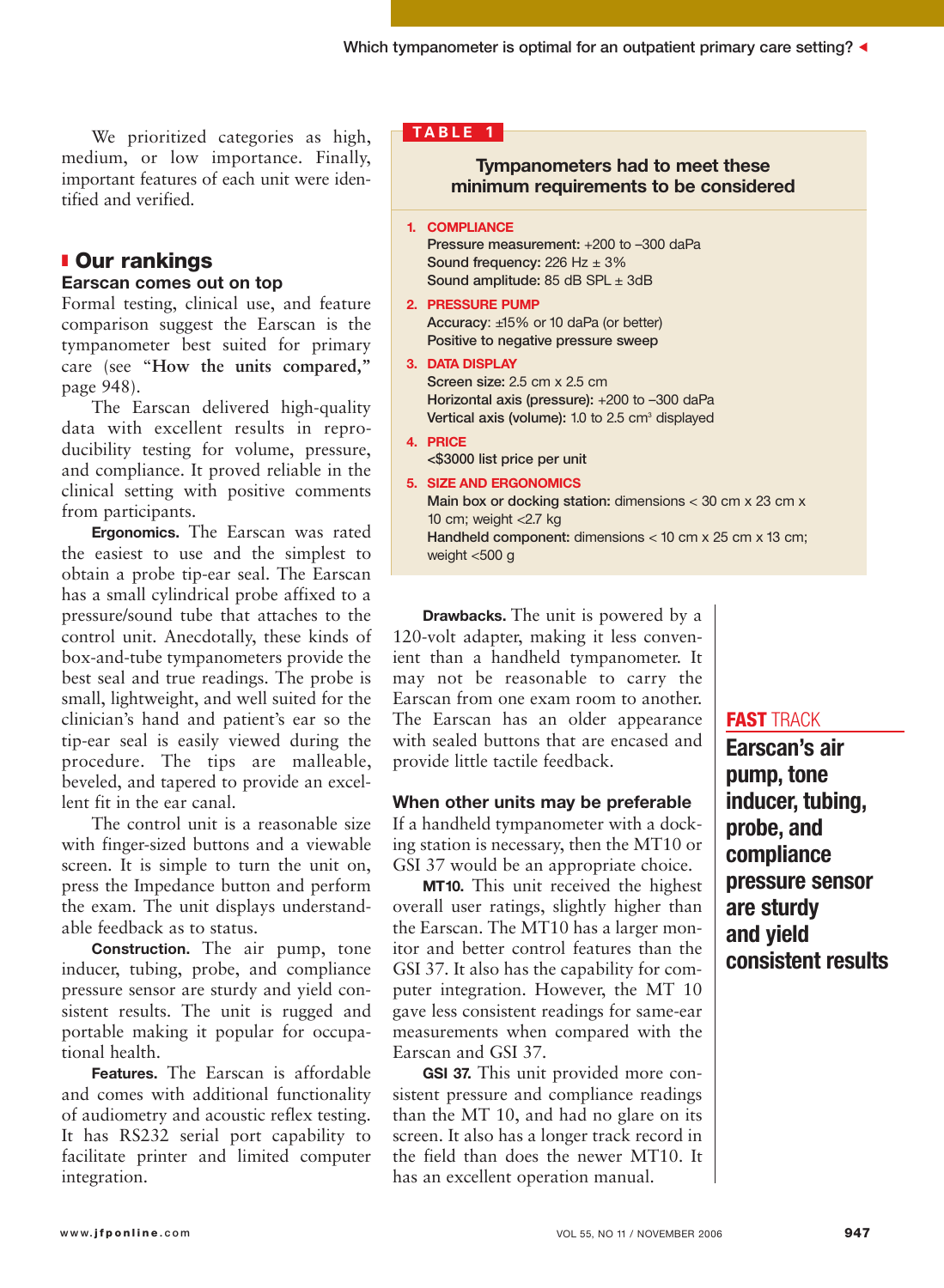

#### **TABLE 2**

# **For compliance and pressure readings, the Earscan showed the most consistency while the MT 10 showed the least**

|                                                   | <b>EAR A</b> | <b>EAR B</b> | <b>EAR C</b>   | <b>EARD</b>    | <b>EARE</b> |  |  |
|---------------------------------------------------|--------------|--------------|----------------|----------------|-------------|--|--|
| Range of readings (variance) for compliance in mL |              |              |                |                |             |  |  |
| Earscan<br><b>MT10</b>                            | 0.2<br>0.8   | 0.1<br>0.65  | 0.2<br>0.64    | 0.1<br>0.12    | 0.4<br>0.62 |  |  |
| Range of readings (variance) for pressure in daPa |              |              |                |                |             |  |  |
| Earscan<br><b>MT10</b>                            | 30           | 6<br>53      | $\Omega$<br>31 | $\Omega$<br>16 | 6<br>82     |  |  |

**FIGURE 1**

**Compliance data obtained from 4 tympanometers**



#### **FIGURE 2**

**Earscan**

**Middle ear pressure data obtained from 4 tympanometers MT 10 MicroTymp GSI 37 Pressure (left ear—3 trials)**

### **FAST** TRACK

**If a handheld device with docking station is preferred, consider the MT10 or GSI 37**

#### While all 4 gave normal readings, the MT10 showed the least consistency.

### ❚ **How the units compared**

In vitro testing for volume using a fixed object (calibration tube) demonstrated excellent reproducibility. There was little to no variation for 10 consecutive measurements for each tympanometer. In vivo reproducibility testing was performed taking 3 consecutive readings on each of 5 different ears using the tympanometers. For Compliance and Pressure readings the Earscan showed the most consistency while the MT 10 showed the least (**TABLE 2**).

Compliance data is graphed from 1 left ear to portray the range of values

All 4 units gave values within normal range; there was a wide range from the MT10 and MicroTymp2.

-60 -40 -20 0 20 40 60 **Pressure (daPa)**

obtained from 4 tympanometers (**FIGURE 1**). While all tympanometers gave normal compliance readings, some units were less consistent than others. The MT10 showed the widest range of readings (least consistency). For this patient's right ear (not shown), 3 tympanometers identified an overly compliant ear drum, while the MT10 gave normal and close to normal values. The MicroTymp 2 did not provide a compliance reading for the right ear.

Middle ear pressure data is graphed from the same left ear to portray the range of values obtained from 4 tympa-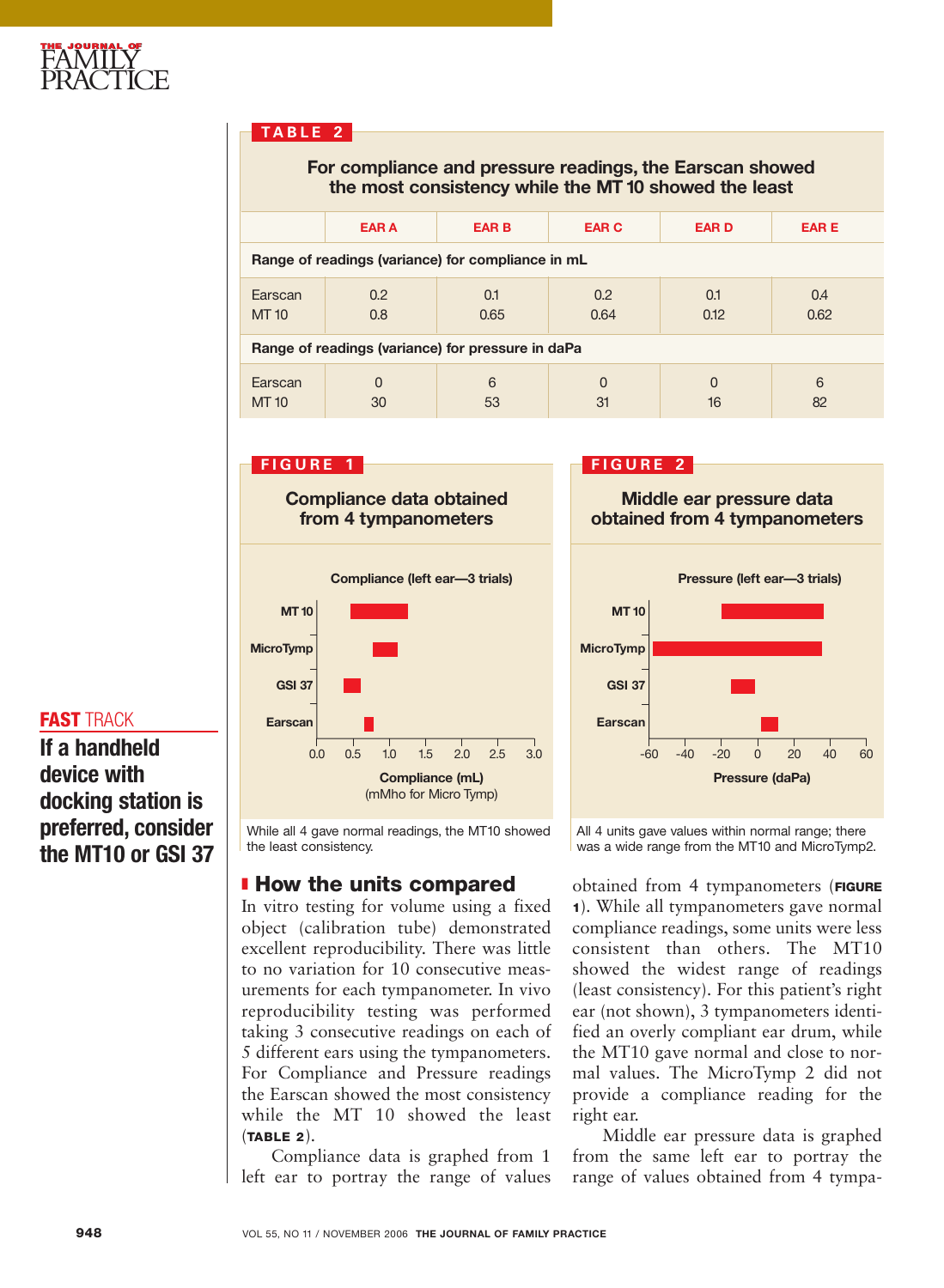

*Top:* Earscan demonstrating a normal left tympanogram and corresponding video otoscope image. *Bottom:* Earscan demonstrating an abnormal right tympanogram with elevated middle ear pressure, reduced compliance and reduced physical volume. The video otoscope image is consistent with otitis media.

nometers (**FIGURE 2**). Overall, the units gave values that were within the clinically acceptable range of normal. However, there was a wide range of readings from the MT10 and MicroTymp 2. Assuming the participants' middle ear pressure was truly close to zero, the outlier values reported by the MT10 and MicroTymp 2 might have clinical significance.

More than 100 tympanograms were obtained on children and adults; observations were noted. The Earscan, GSI 37 and MT 10 were easier to use and to obtain a good seal. The MicroTymp 2 proved more difficult to obtain a seal with and at times presented a falsely positive flat tympanogram. Earscan and MT10 gave similar readings on several occasions. On several occasions, the MicroTymp 2 and GSI 37 values significantly disagreed with each other. At times the MicroTymp 2 provided a graphical tympanogram but did not provide the numerical data. It was also easy to inadvertently combine previous data from one ear with new data from contralateral ear when using the MicroTymp 2.

Earscan tympanograms and corresponding video otoscope images are shown in **FIGURE 3**. The right tympanogram (bottom) is consistent with the video otoscope findings of otitis media. Observe the low compliance, elevated middle ear pressure, and low physical volume. The normal left tympanogram and otoscopy are concordant.

User ratings are shown in **TABLE 3**. Overall, participants ranked the MT10 highest (56.3) with the Earscan second (54.9), GSI 37 third (50.4), and MicroTymp 2 fourth (46.0). The MT10 rated highest in Ergonomics, Ease of Use of Control Features, Screen, Accessories, Appearance, Size and Information Layout. The Earscan rated highest in Overall Ease of Use and Perceived Durability. The MT10 and Earscan were tied for Capabilities and Interfacing. The MT10, GSI 37 and Earscan were tied for Perceived Data Quality. The GSI 37 was rated highest in Perceived Maintenance. Seven out of 8 reviewers (2 ties with the

#### **FAST** TRACK

**Earscan was most consistent for compliance and pressure readings; MT 10 was least consistent**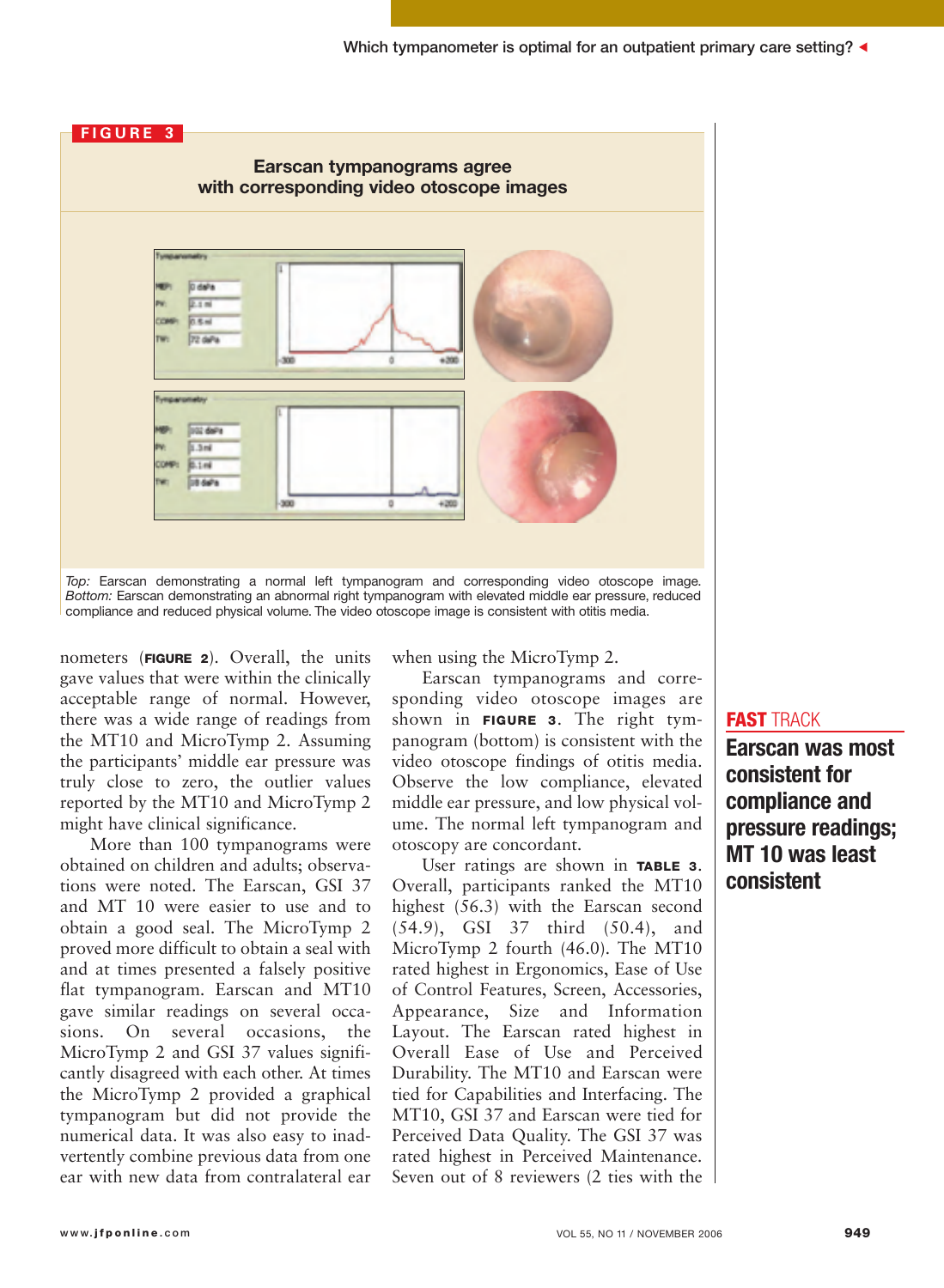

# **T ABLE 3**

| User ratings of 4 tympanometers (Likert scale 1 to 5)                                  |                                 |                                 |                                 |                                 |  |  |  |
|----------------------------------------------------------------------------------------|---------------------------------|---------------------------------|---------------------------------|---------------------------------|--|--|--|
| <b>CATEGORY</b>                                                                        | <b>EARSCAN</b>                  | <b>GSI 37</b>                   | <b>MICROTYMP 2</b>              | <b>MT10</b>                     |  |  |  |
| Categories deemed highest importance                                                   |                                 |                                 |                                 |                                 |  |  |  |
| Ease of use: overall<br>Data quality<br>Ergonomics<br><b>Durability</b><br>Maintenance | 4.1<br>44<br>4.5<br>4.9<br>4.7  | 3.8<br>44<br>4.6<br>4.3<br>4.8  | 3.0<br>4.0<br>4.4<br>44<br>3.7  | 3.8<br>44<br>4.0<br>4.6<br>4.4  |  |  |  |
| Categories deemed medium importance                                                    |                                 |                                 |                                 |                                 |  |  |  |
| Ease of use: controls<br>Screen<br>Accessories                                         | 3.8<br>4.3<br>4.2               | 3.7<br>4.5<br>3.9               | 4.2<br>3.1<br>3.8               | 4.5<br>4.7<br>4.3               |  |  |  |
| Categories deemed lowest importance                                                    |                                 |                                 |                                 |                                 |  |  |  |
| Appearance<br><b>Size</b><br>Capabilities<br>Info layout<br>Interface                  | 4.0<br>4.1<br>4.0<br>4.2<br>3.7 | 3.8<br>3.8<br>2.0<br>4.2<br>2.6 | 3.7<br>4.2<br>1.0<br>4.1<br>2.4 | 4.1<br>4.4<br>4.0<br>4.7<br>3.7 |  |  |  |
| <b>Total</b>                                                                           | 54.9                            | 50.4                            | 46.0                            | 56.3                            |  |  |  |

MT10) selected the Earscan as easiest to use. Eight out of eight (2 ties with MT10) selected the Earscan as the most simple to obtain a good seal.

The features representing the main differences between the 4 tympanometers are listed on pages 951 and 952. Features are identified as positive or negative and ranked according to how they impacted the final selection from most influential to least. ■

#### **REFERENCES**

- 1. American Academy of Family Physicians; American Academy of Otolaryngology-Head and Neck Surgery; American Academy of Pediatrics Subcommittee on Otitis Media with Effusion. *Pediatrics* 2004; 113:1412–1429.
- 2. American Academy of Family Physicians; American Academy of Otolaryngology-Head and Neck Surgery; American Academy of Pediatrics Subcommittee on Acute Otitis Media. *Pediatrics* 2004; 113:1451–1465.
- 3. Onusko E. Tympanometry. *Am Fam Physician* 2004; 7: 1713–1720.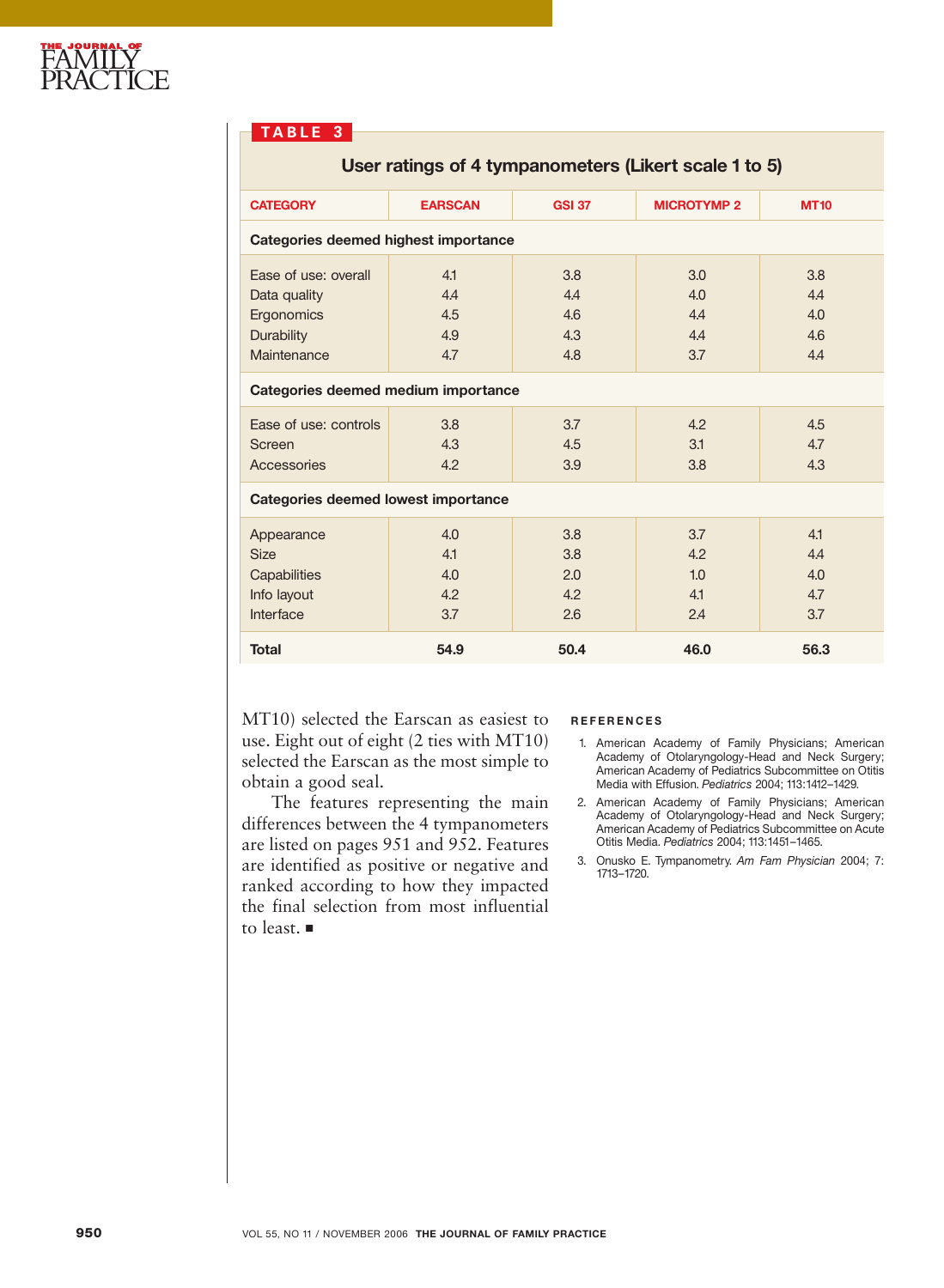# **Features of 4 primary care tympanometers**

| <b>EARSCAN</b>                                                                                                                                                                                                                                                                                                                                                                                                                                                                                                                                                                                                                                                                                                                                                                                                                                       |                                                                                                                                                                                                                                                                                                                                                                                                                                                                                                                                                                                                                                                                                                                                         |  |  |  |  |
|------------------------------------------------------------------------------------------------------------------------------------------------------------------------------------------------------------------------------------------------------------------------------------------------------------------------------------------------------------------------------------------------------------------------------------------------------------------------------------------------------------------------------------------------------------------------------------------------------------------------------------------------------------------------------------------------------------------------------------------------------------------------------------------------------------------------------------------------------|-----------------------------------------------------------------------------------------------------------------------------------------------------------------------------------------------------------------------------------------------------------------------------------------------------------------------------------------------------------------------------------------------------------------------------------------------------------------------------------------------------------------------------------------------------------------------------------------------------------------------------------------------------------------------------------------------------------------------------------------|--|--|--|--|
| <b>Positive features</b><br>Easiest to use and obtain a seal<br>Provides excellent feedback on little screen when<br>"Testing" or "Blocked," etc<br>Offers Tympanometry, Acoustic Reflex Testing and<br>Audiometry<br>Performs Tympanometry followed by Acoustic Reflex<br>Testing at one time<br>Compatible with software integration<br>Small pencil-like probe: fits in hand nicely and<br>noninvasive appearance to patient<br>Easy to view the ear-tip seal when performing the exam<br>Excellent ear tips (cuffs) in terms of shape and<br>malleability; affordable<br>Probe tip easily disassembled and cleaned<br>Low rate of reported mechanical problems<br>Three-year warranty<br>Control unit contained/packaged and protected<br>No issues related to battery power<br>No hinged parts and no separate portable parts<br>Sealed buttons | Easy to turn on with toggle switch<br>Monitor signals completion, "Remove Probe"<br>Sound of air pump signals completion<br>Best fit of calibration volume tube<br>Also accepts GSI ear tips<br>Popular in the field for occupational health<br>Retail price \$2595 with printer<br><b>Negative features</b><br>Does not have the same kind of portability as a<br>handheld device<br>Buttons and screen commands can be confusing<br>Glare on screen decreases viewing angle from<br>160 H x 160 V to 90 H and 150 V<br>Cord/tubing from control unit to probe<br>Little clear air tube may kink<br>Requires 120 volts to function<br>Instructional manual is only rated as fair<br>Clearing data can be confusing<br>Older appearance |  |  |  |  |
| <b>MT10</b>                                                                                                                                                                                                                                                                                                                                                                                                                                                                                                                                                                                                                                                                                                                                                                                                                                          |                                                                                                                                                                                                                                                                                                                                                                                                                                                                                                                                                                                                                                                                                                                                         |  |  |  |  |
|                                                                                                                                                                                                                                                                                                                                                                                                                                                                                                                                                                                                                                                                                                                                                                                                                                                      |                                                                                                                                                                                                                                                                                                                                                                                                                                                                                                                                                                                                                                                                                                                                         |  |  |  |  |
| <b>Positive features</b><br>Easy to use and obtain a seal<br>Performs Tympanometry followed by Acoustic Reflex<br>Testing at one time<br>Offers Tympanometry, Expanded Tympanometry,<br>Acoustic Reflex Testing, and Audiometry Screening<br>Second smallest footprint if obtained without the printer<br>Easy to view the ear-tip seal when performing the exam<br>Controls are generally navigable once user is trained<br>Can be programmed to make certain functions available<br>Portability in a cable-free handheld device<br>Looks sleek and modern<br>Compatible with software integration<br>Very good ear tips with multiple shapes<br>Large screen and graph size<br>Soft background color and high screen resolution                                                                                                                    | <b>Negative features</b><br>Large size can be difficult to manipulate, clumsy<br>Large size can be intimidating to patient<br>Provides subtle feedback on screen when "Open" or<br>"Blocked," etc; difficult to notice it because of<br>other displayed data; busy screen<br>Turning on the unit reveals prior saved data and performing<br>test can replace data for one ear and leave old data in<br>the other. Navigating options are confusing to some users<br>Storing multiple tests (up to 20) may cause<br>confusion or error if information is transferred by software<br>User manual is rated as fair<br>Glare decreases viewing angle from 160° x 160° to<br>$90^\circ \times 90^\circ$<br>Requires battery power            |  |  |  |  |
| Probe tip easily disassembled and cleaned<br>Uses nonproprietary batteries (3 AA NiMH or NiCa batteries)<br>Changing the batteries is simple<br>Auto shutoff to save battery life<br>Probe head removes for inserting into infant ears<br>Turns on with pressing any button<br>Stores multiple tests<br>Very good volume calibration tool<br>Retail price \$2995 with printer                                                                                                                                                                                                                                                                                                                                                                                                                                                                        | Relies on contacts for power & data transfer<br>Looks like a radar gun going into patient's ear<br>Can be dropped or knocked out of docking station<br>Battery charging issues:<br>Before use, batteries require cycle of charge 3 hours,<br>off for seconds, then charge 3 hours<br>It is recommended to discharge NiCa batteries totally<br>at intervals of 2 to 3 weeks<br>Charging lamp is a little difficult to notice                                                                                                                                                                                                                                                                                                             |  |  |  |  |

Need to unplug the charger if you put nonrechargeable AA batteries in the unit